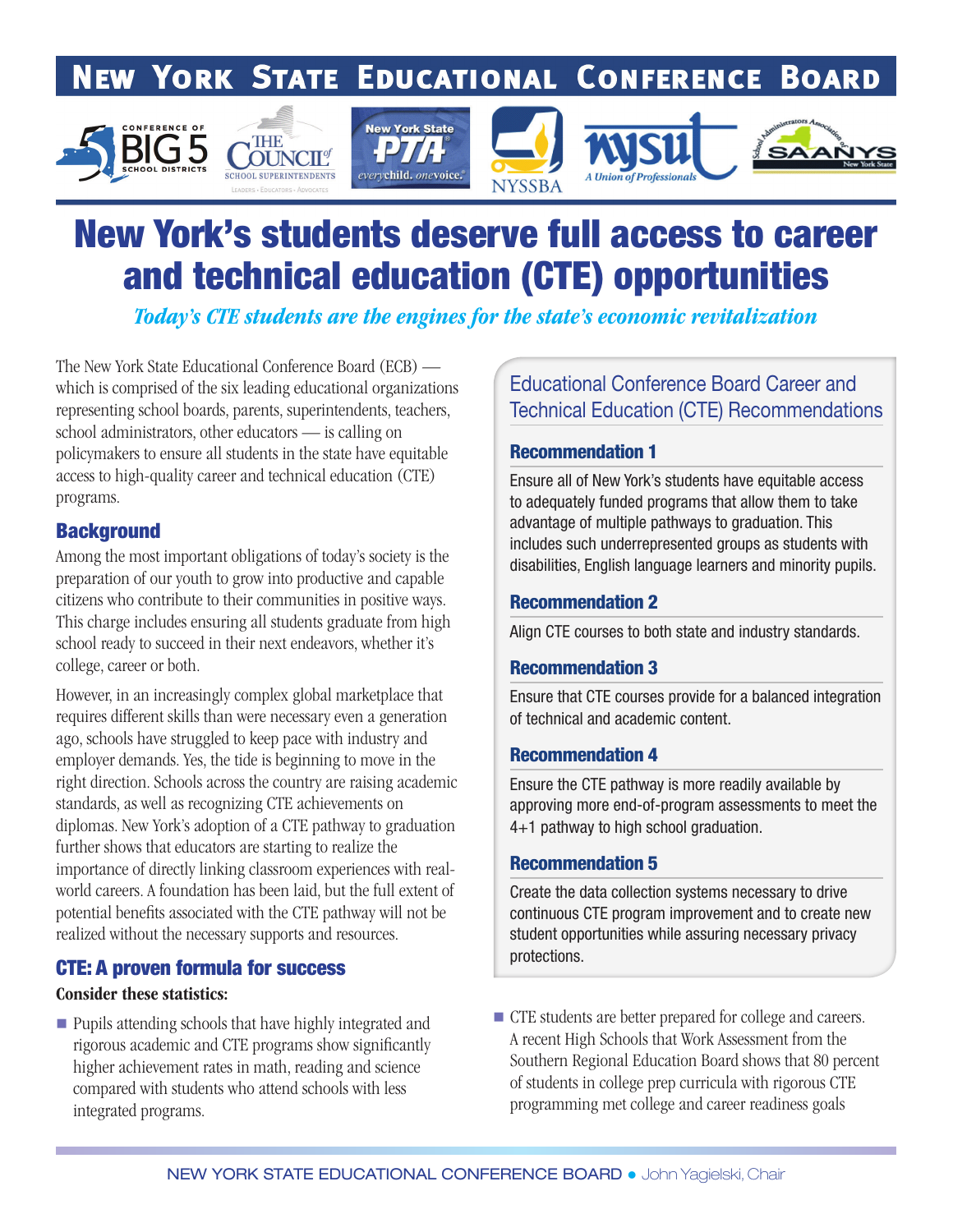#### ECB 2017-18 Career and Technical Education (CTE) Recommendations . January 2018

compared with 63 percent of students who took the college preparation route without CTE integration.

- $\blacksquare$  Students with disabilities who participate in CTE programs have higher graduation rates than their peers who are not in CTE classes. In 2015, more than 75 percent of New York students with disabilities who met the definition of "CTE concentrators" (i.e., completed at least two-thirds of a CTE program) graduated from high school. Their peers who did not participate in a CTE program graduated at a rate of 50 percent.
- Experts predict that of the  $47$  million projected job openings by 2018, at least one-third will require an associate's degree or certificate and nearly all will require the real-world skills that can be mastered in CTE programs.
- According to the National Association of Manufacturing, "600,000 jobs [in

advanced manufacturing] remain unfilled because of lack of skilled talent." Further, manufacturers' "ability to succeed in the highly competitive global marketplace depends on access to an educated, flexible and knowledge-based workforce. In turn, employees need the education and skills to support a robust and dynamic manufacturing economy." Some of the state's newest CTE programs are directly addressing this need by providing students with the skills, knowledge and experience they need to flourish in today's high-tech manufacturing industries. However, more investment is necessary to meet the industry's growing demand for skilled workers.

- According to the Journal of Education and Work, employers who collaborate with educational institutions receive a positive return on their investment. Additionally, each employer-student session can have a tremendous impact on students' future wage outcomes (up to 4.5 percent increase per employer contact), as well as an increase in technical knowledge, employability skills and networking abilities.
- $\blacksquare$  New York's regional development outlook shows that CTE programs are aligned with the fastest-growing careers

# By the Numbers: National Graduation Rates



 *It is vital that New York invests in ensuring high-quality CTE programs are available for the success of our students and for the success of the state's economy.*

throughout all areas of the state, including health-related jobs, business management and administration careers and positions in the STEM fields.

Taking these statistics into consideration, it is vital that New York invests in ensuring high-quality CTE programs are available statewide — for the success of our students and for the success of the state's economy.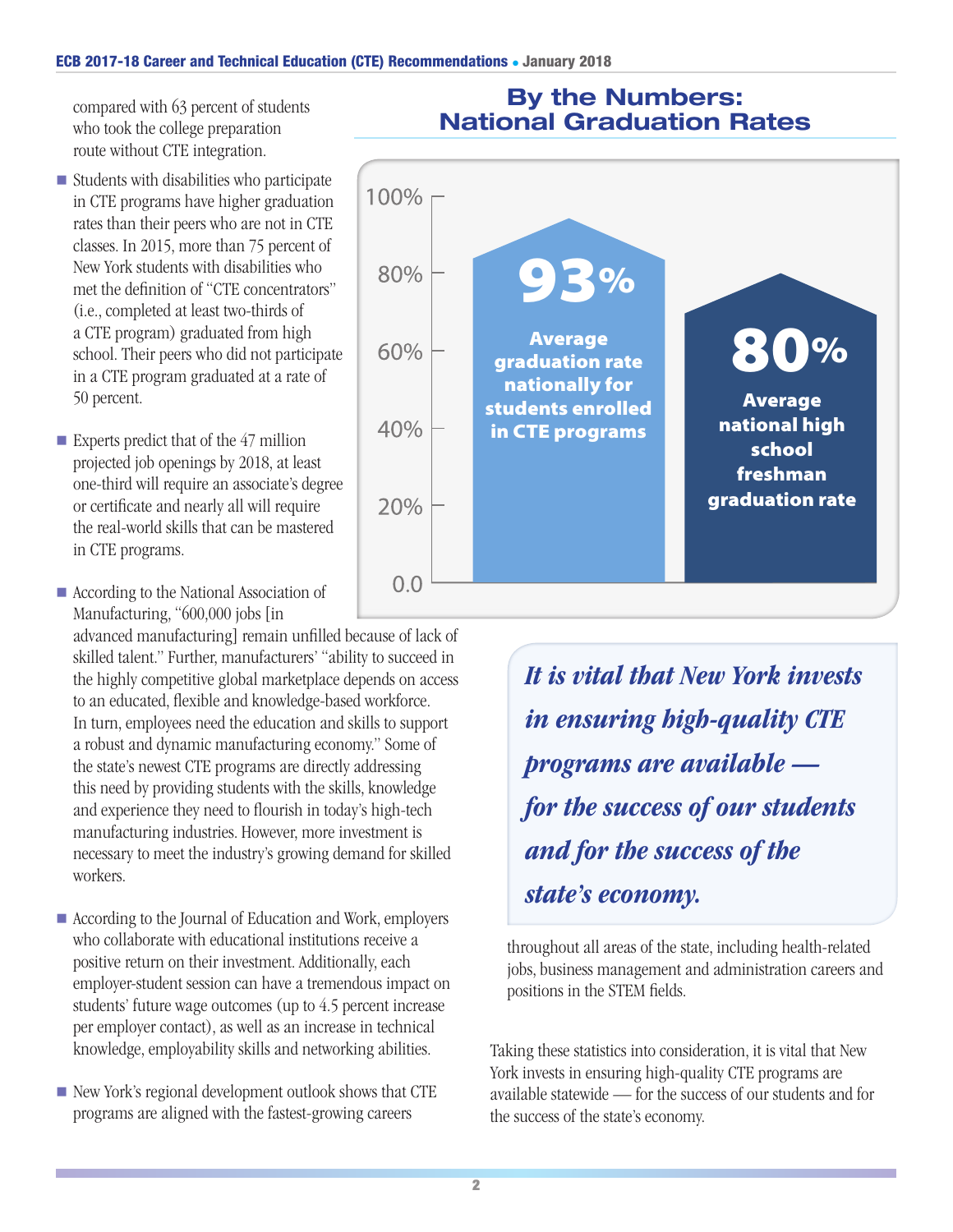# TODAY'S CTE CLASSROOM: this is not your grandfather's shop class

*Today's CTE programs are preparing students for a broad range of high-demand, high-skill and high-wage careers. Take a peek inside a modern CTE program and you'll see:*

- Rigorous academics seamlessly integrated in careerbased curricula. Students are able to make the connection between what they're learning and how they'll use the knowledge and skills in their chosen careers. According to the Association for Career and Technical Education (ACTE), 81 percent of high school dropouts said that relevant, real-world learning opportunities might have enticed them to stay in school.
- Youth preparing for success in college and careers. CTE programs give pupils employability skills (such as critical thinking, problem-solving and responsibility) and the jobspecific skills related to their career interests.
- Class content that aligns with marketplace needs. Business people and employers serve on CTE advisory councils to ensure students are gaining the knowledge necessary for career success. These councils provide guidance on curriculum content and the skills necessary for success in their particular industries.
- Students actively engaged in work-based learning opportunities — opportunities that bring students and potential employers together. As the next generation of employees, students will be better prepared to promote economic success in New York…and beyond.
- Pupils earning industry certifications once reserved for adults already employed. There are currently more than 70 CTE programs in New York where students can earn valuable industry certifications as part of the high school program.
- Students earning college credits while still in high school. There are more than 2,250 articulation agreements between CTE programs in New York and post-secondary institutions.



*CTE programs related to health occupations are among the most popular choices for students — good news since jobs in health-related careers are projected to grow significantly in every region of New York over the next decade. For example, in the Capital Region, there is an expected 20 to 25 percent increase in these types of careers between now and 2022. Similar trends are expected in other regions, including the Hudson Valley, Long Island and New York City.*

## New York's CTE Content Areas

- **1.** Agriculture education
- **2.** Business & Marketing education
- **3.** Family & Consumer Sciences education
- 4. Health Occupations education
- **5.** Technology education
- **6.** Trade, Technical & Industrial education

Simply put, today's CTE programs have the right ingredients to prepare students to become viable members of the workforce, whether they go directly into a job, enroll in college or engage in more training. Let's make sure students can access the opportunities that CTE offers.